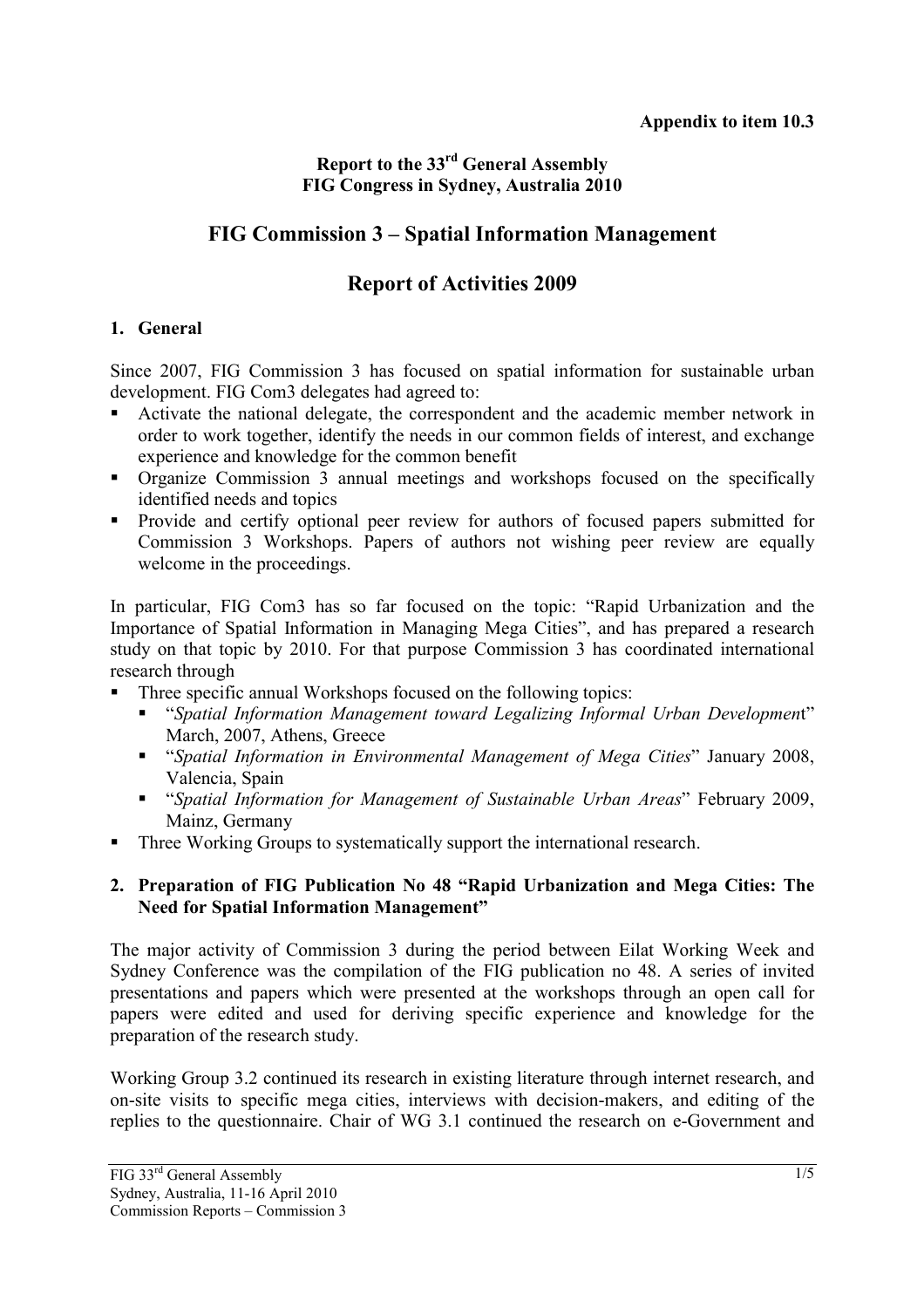good practice in establishing Spatial Data Infrastructures. Unfortunately chair of WG 3.3 is no longer active and Chair Elect Prof Yerach Doytsher has kindly supervised the work of this WG.

The first draft of the research study was prepared by November 2009. The authors met together in a three-day expert group meeting in Paris, organized by the French Ordre des Géomètres Experts, to finalize the text. During the meeting experts met with planners of Ile de France region, where the new Master Plan of greater Paris (www.sdrif.com) was presented and discussed.

The final version of the study was reviewed by FIG President Prof Stig Enemark. The study addressed issues like rapid urbanization and the emerging problems that need to be managed within mega cities, city governance aspects and the need for spatial information, the state of the art of using SDIs to more efficiently manage, access and use spatial information across mega cities, and innovative uses of spatial information tools and spatial information policy constraints. The study provides conclusions and recommendations derived from experience, current trends and lessons learnt, and are available at FIG website.

# **3. Publication of the peer reviewed papers**

Those papers that have successfully passed the peer review in the 2009 Mainz Workshop are published in the *Nordic Journal of Surveying and Real Estate, special issue vol 4* (2009) http://ojs.tsv.fi/index.php/njs/issue/view/473. Peer reviewed papers of the previous workshops were published by Technika Chronika and SaLIS journals.

#### **4. Preparation of Publication "Self-Made Cities, In search of sustainable solutions for informal settlements in the United Nations Economic Commission for Europe Region"**

FIG Commission 3 has contributed to the preparation of the United Nations publication on "Self-made cities", May 2009, ISBN 978-92-1-117005-4. This publication provides a general overview of the phenomenon of informal settlements in the European region and identifies policy responses to address these challenges. As it is acknowledged in the publication, "*papers presented at FIG Commission 3 / UNECE workshop on informal settlements in 2007 were particularly helpful in highlighting the different approaches in the region*". The publication is available at the following web address:

http://www.unece.org/publications/oes/SelfMadeCities.pdf

#### **5. Preparation of UN-HABITAT/GLTN Publication "Informal Urban Development in Europe. A case study from Albania and Greece"**

Commission 3 chairperson has prepared the Global Land Tool Network (GLTN) research study "*Informal Urban Development in Europe. A case study from Albania and Greece*". The study makes an in-depth investigation of the current informal development in two European countries with different background and history. It examines the causes, the impacts, the land administration, planning and development permitting procedures, and the tools used to formalize the situation. It provides lessons learnt and recommendations for both countries, useful to other countries facing similar problems. This publication will be published by UN-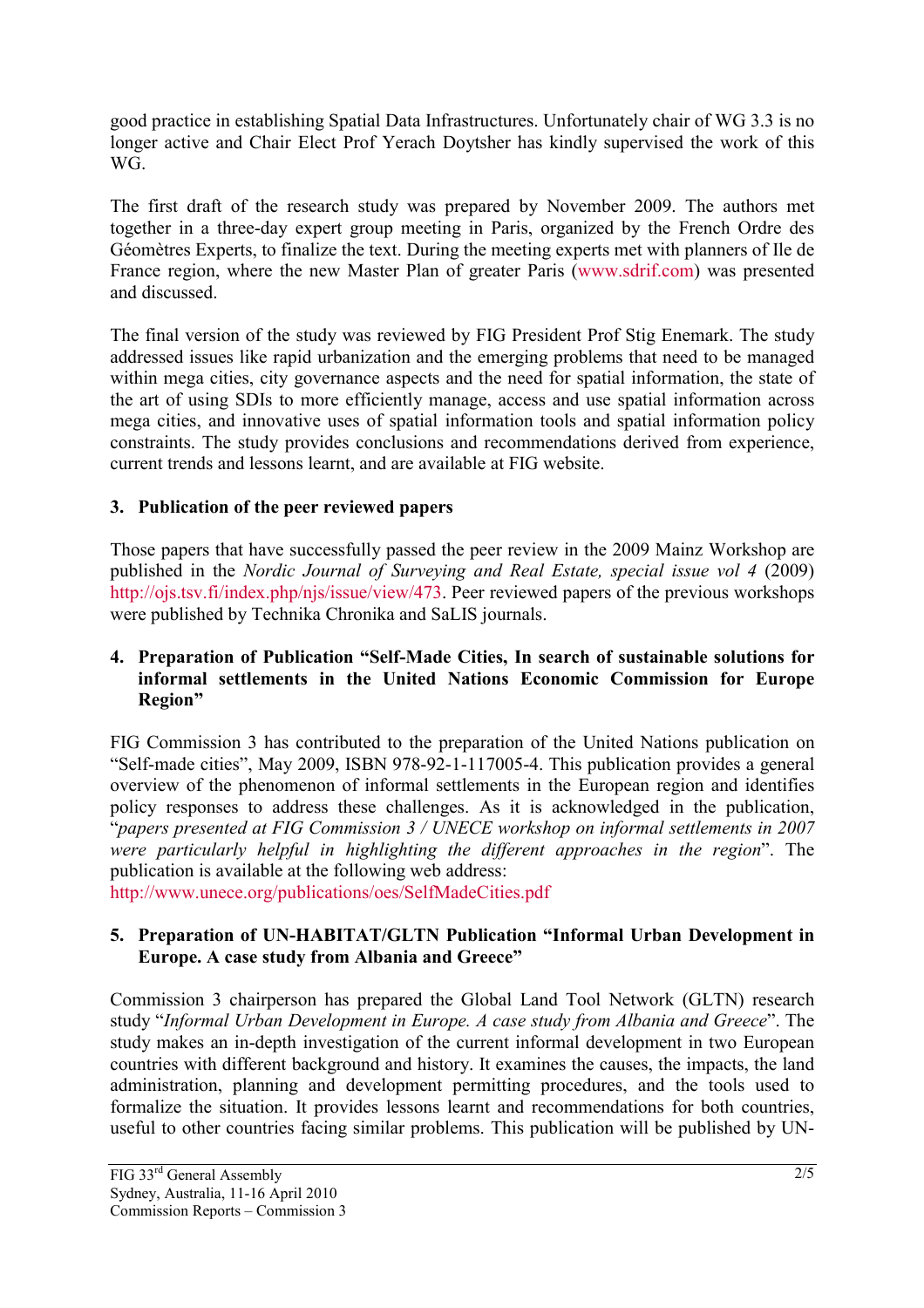HABITAT/GLTN as a joint publication with FIG. FIG Council has provided the expert to this project by asking Dr. Chryssy Potsiou, chair of FIG Commission 3 to undertake this study funded by GLTN.

#### **6. Working Groups**

#### **Working Group 3.1 – e-Government for e-Citizens**

Chair: Kari Strande (Norway) and Peter Laarakker (the Netherlands)

#### **Working Group 3.2 – Spatial Data Infrastructure (SDI)**

Chair: Paul Kelly (Australia) and Prof Hartmut Mueller (Germany)

#### **Working Group 3.3 – Multi Dimensional Aspects in Spatial Information Management**  *C*hair: M. Roic (Croatia) and supported by Vice chair of Com3 Prof Yerach Doytsher (Israel)

### **7. Cooperation**

### 7.1 Cooperation with FIG member associations

- Commission 3 has established a close co-operation with the Technical Chamber of Greece, the Spanish Colegio Oficial de Ingenieros Técnicos en Topografia, and the DVW - Deutscher Verein für Vermessungswesen - Gesellschaft für Geodäsie, Geoinformation und Landmanagement, for the organization of the workshops of 2007, 2008 and 2009.
- Commission 3, through the organization of the expert group meeting in Paris, has established a close cooperation with the Ordre des Geometres Experts and has agreed to continue a joint research in future on specific issues of broad interest in the European region. The possibility of organization of the 2011 annual FIG Commission 3 Workshop in Paris is under consideration.
- Commission 3 supported the 2nd Turkish GIS Congress "*GIS 2009*" organized by the Turkish Chamber of Engineers and Architects (TMMOB). The theme of the congress was "*NSDI and working cooperatively for a livable future*". One of the main goals was to identify the issues of "real world GIS applications" and specifically the problems caused by the lack of interoperability among different parties. The resolutions of the congress show that there is an urgent need to initiate an NSDI of Turkey. The transformations of the major institutions like General Command of Mapping acting as the national mapping agency and Land Registry and Cadastre of Turkey are major tasks. The legal basis of NSDI in Turkey is in the "e-Turkey action plan", which has been set aside by the government. http://www.fig.net/news/news\_2009/turkey\_november\_2009.htm
- Commission 3 has agreed with the Chamber of Graduated Surveyors of Bulgaria to organize a joint FIG Commission 3 and 7 Workshop on: "*Information and Land Management. A Decade after the Millennium*" in Sofia, in November 2010. The topic and the specific subtopics have been discussed with the local organizers and are published on the Commission 3 website.

### **7.2. Cooperation with UN agencies**

 Commission 3 is closely cooperating with UNECE Working Party on Land Administration especially on the issue of Informal Settlements and managing unplanned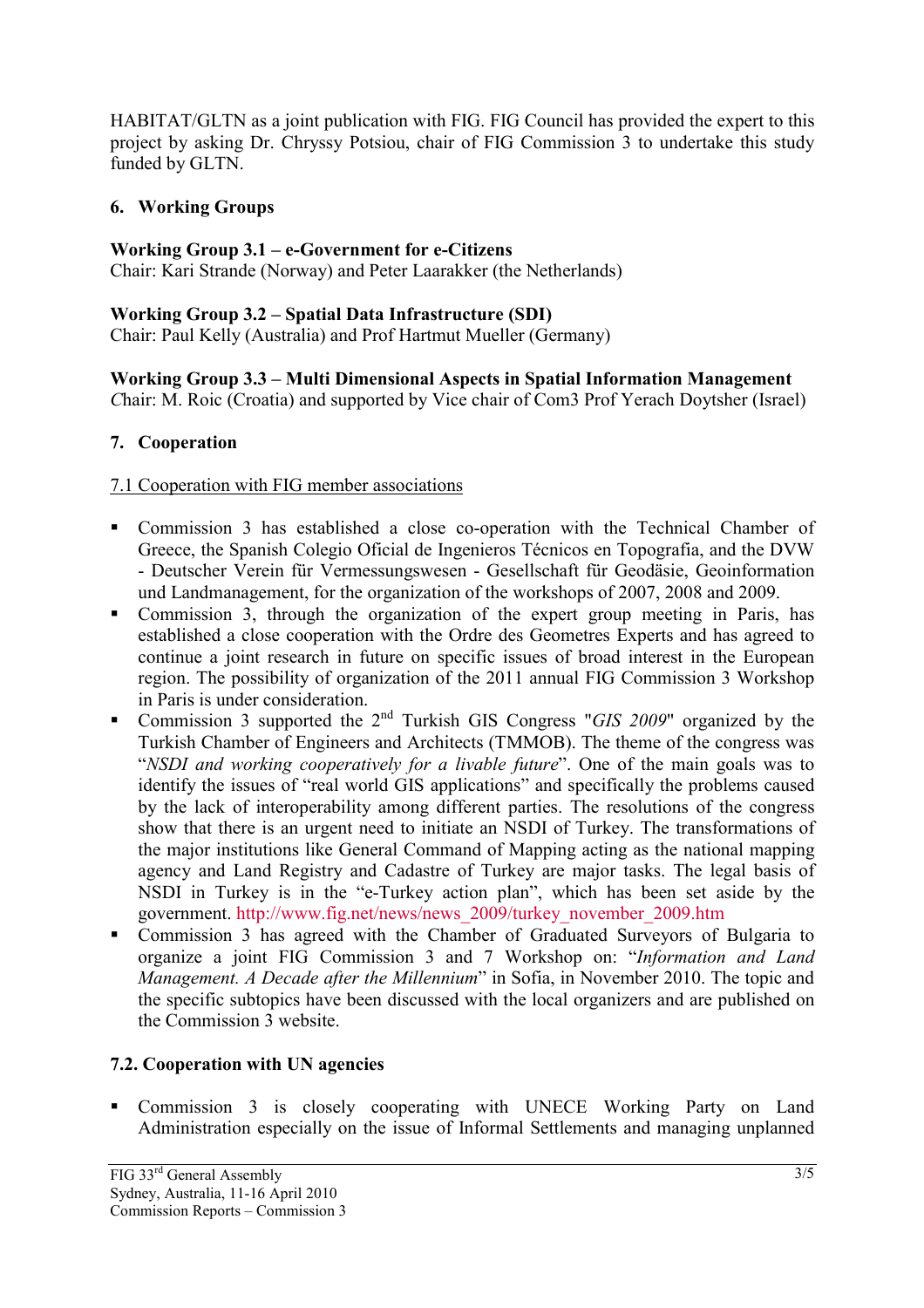urban development in Europe. Through this cooperation Commission 3 has contributed to compilation of the publication "*Self-Made Cities, In search of sustainable solutions for informal settlements in the United Nations Economic Commission for Europe Region*". Commission 3 also supported the UNECE WPLA Workshop on "*Experiences with Data Management to Improve Land Administration in ECE Countries*", held in Sofia, Bulgaria, 23-24 April 2009. The main objective of the workshop was the presentation and discussion on the Land Administration Review of Bulgaria, http://www.cadastre.bg/presentations.html

 Commission 3 is in close cooperation with UN-HABITAT. The result of this cooperation is the publication on "*Informal Urban Development in Europe. A case study from Albania and Greece*". (To *be published)* 

### **7.3. Cooperation with other FIG Commissions**

FIG Commissions 3 and 7 have supported the Conference on "*Citizens Rights to Real Property*" held from 30<sup>th</sup> November to 1<sup>st</sup> of December in Chisinau, in Moldova, organized by the Agency for Land Relations and Cadastre of Republic of Moldova. The objectives of the workshop included the following: increase awareness of the role of the donor/lender in emerging economies; direct attention to the impact of the real property issues on the local economy; discuss how local political situations affect land administration projects and how negative effects can be minimised; review the best types of project from the point of view of the donor/lenders and of the clients, and examine the key factors controlling success and failure from both points of view; review how future projects in the land administration sector might be better organised. Proceedings can be found at the following address: http://www.4cli.org/moldova/

#### **8. Events**

#### **2009**

- *Commission 3 Annual Meeting and Workshop on "Spatial Information for Management of Sustainable Urban Areas"* in Mainz, Germany, 2-4 February 2009
- *FIG/ World Bank Conference "Land Governance in Support of the Millennium Development Goals: Responding to New Challenges"* - Washington DC, USA 9-10 March 2009
- *UNECE WPLA Workshop on "Experiences with Data Management to Improve Land Administration in ECE Countries*", Sofia, Bulgaria, 23-24 April 2009
- *FIG Working Week 2009*, Eilat, 3-8 May 2009
- *7th FIG Regional Conference Spatial Data Serving People Land Governance and the Environment - Building the Capacity*, Hanoi, Vietnam, 19-22 October 2009
- *2nd GIS National Congress in Turkey*, Izmir, Turkey, 2-6 November 2009
- *Expert Group Meeting on "Rapid Urbanization and Megacities: The need for Spatial Information Management"*, 19-22 November, Paris, France
- *Conference on "Citizens Rights to Real Property"* 30<sup>th</sup> November -1<sup>st</sup> of December, Chisinau, Moldova